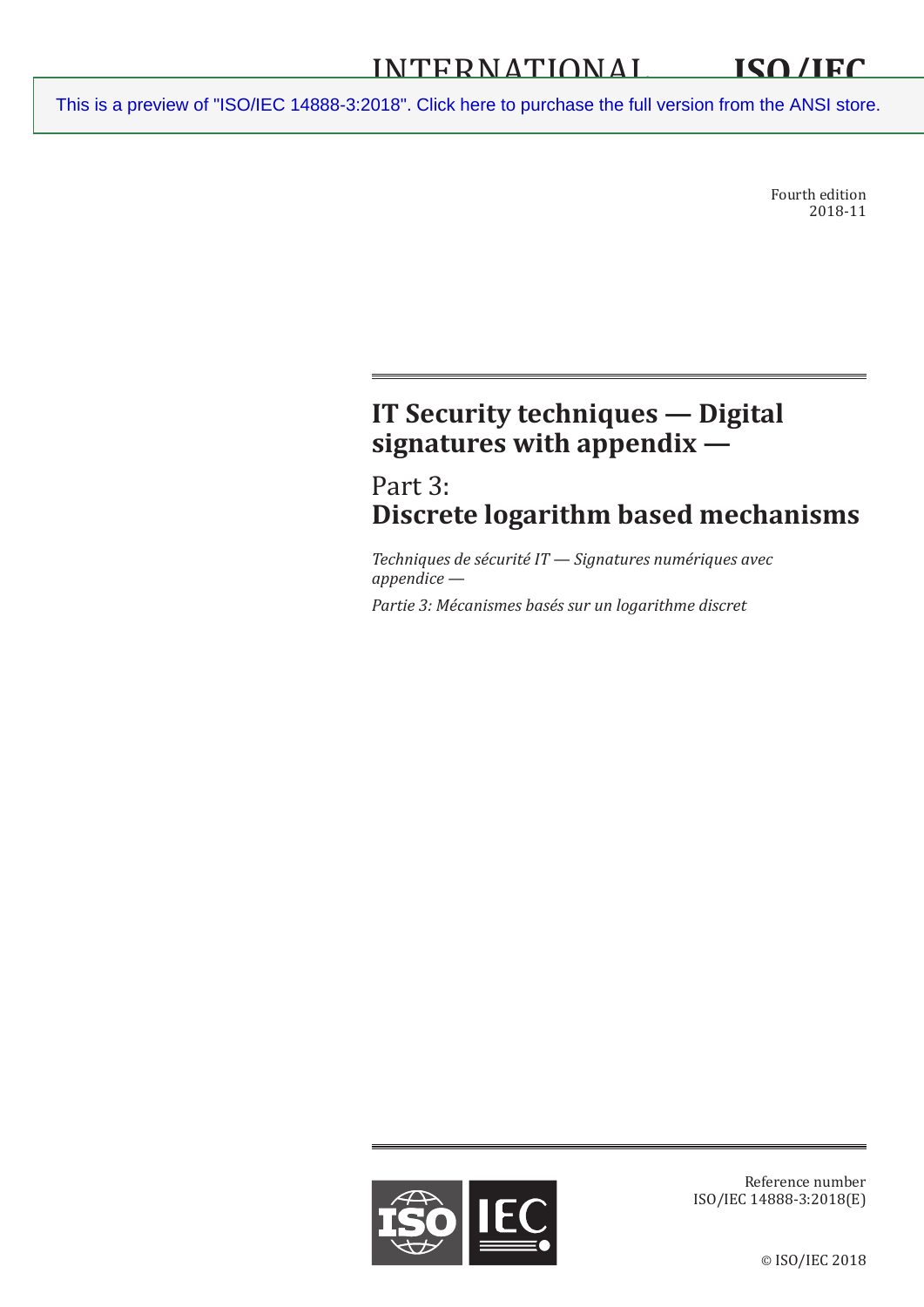© ISO/IEC 2018

## **COPYRIGHT PROTECTED DOCUMENT**

#### All rights reserved. Unless otherwise specified, or required in the context of its implementation, no part of this publication may be reproduced or utilized otherwise in any form or by any means, electronic or mechanical, including photocopying, or posting on the internet or an intranet, without prior written permission. Permission can be requested from either ISO at the address below or ISO's member body in the country of the requester.

ISO copyright office CP 401 • Ch. de Blandonnet 8 CH-1214 Vernier, Geneva Phone: +41 22 749 01 11 Fax: +41 22 749 09 47 Email: copyright@iso.org Website: www.iso.org

Published in Switzerland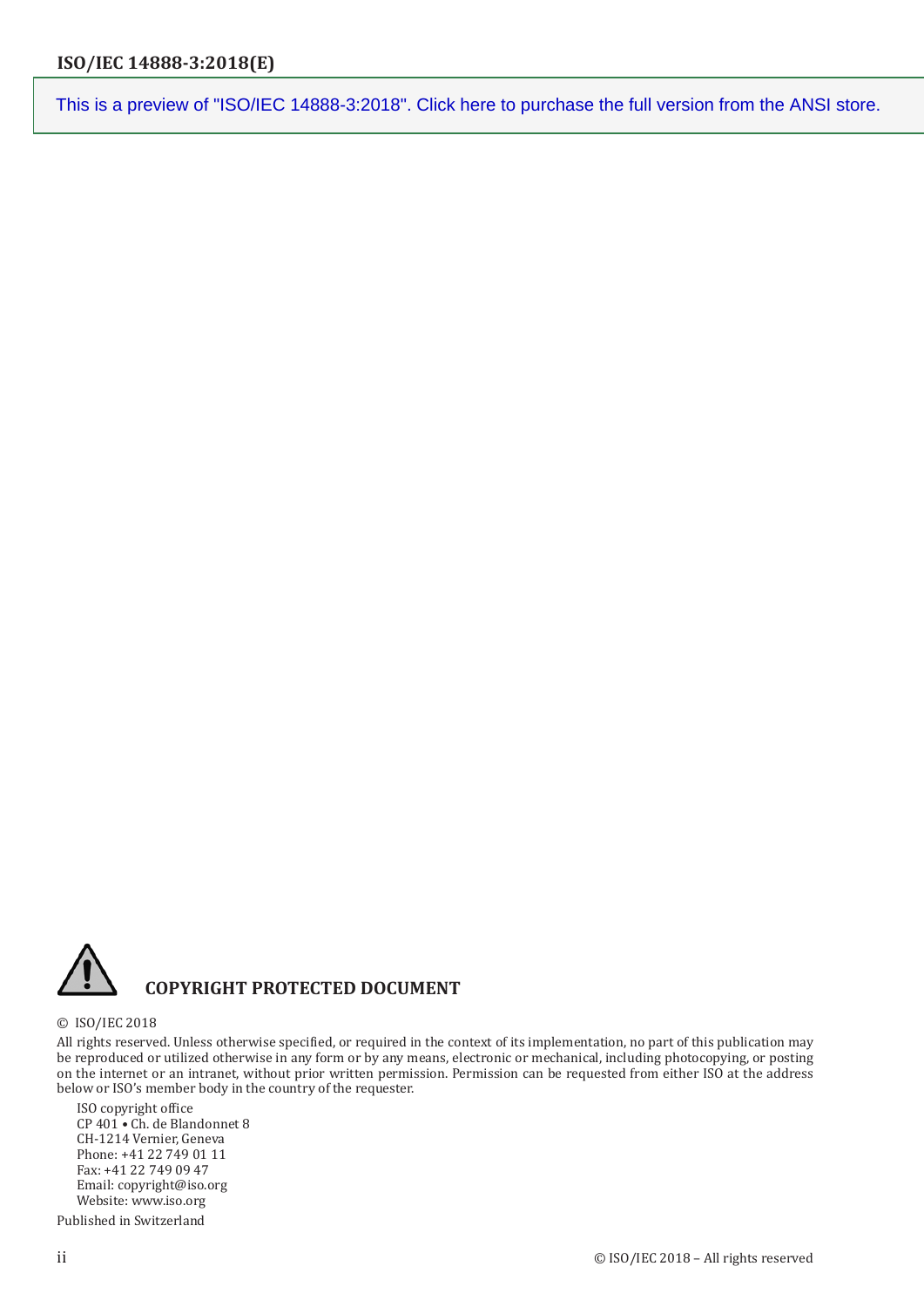| <b>Contents</b><br>Page |                                          |             |                                                                                                                                                                                                                                                                                                                                                                                         |     |  |
|-------------------------|------------------------------------------|-------------|-----------------------------------------------------------------------------------------------------------------------------------------------------------------------------------------------------------------------------------------------------------------------------------------------------------------------------------------------------------------------------------------|-----|--|
|                         |                                          |             |                                                                                                                                                                                                                                                                                                                                                                                         |     |  |
|                         |                                          |             |                                                                                                                                                                                                                                                                                                                                                                                         |     |  |
|                         |                                          |             |                                                                                                                                                                                                                                                                                                                                                                                         |     |  |
| 1                       |                                          |             | $\textbf{Scope} \texttt{} \texttt{} \texttt{} \texttt{} \texttt{} \texttt{} \texttt{} \texttt{} \texttt{} \texttt{} \texttt{} \texttt{} \texttt{} \texttt{} \texttt{} \texttt{} \texttt{} \texttt{} \texttt{} \texttt{} \texttt{} \texttt{} \texttt{} \texttt{} \texttt{} \texttt{} \texttt{} \texttt{} \texttt{} \texttt{} \texttt{} \texttt{} \texttt{} \texttt{} \texttt{} \texttt{$ |     |  |
|                         |                                          |             |                                                                                                                                                                                                                                                                                                                                                                                         |     |  |
| 2                       |                                          |             |                                                                                                                                                                                                                                                                                                                                                                                         |     |  |
| 3                       | Terms and definitions <b>Elections</b> 2 |             |                                                                                                                                                                                                                                                                                                                                                                                         |     |  |
| 4                       |                                          |             |                                                                                                                                                                                                                                                                                                                                                                                         |     |  |
| 5                       |                                          |             |                                                                                                                                                                                                                                                                                                                                                                                         |     |  |
|                         | 5.1                                      |             |                                                                                                                                                                                                                                                                                                                                                                                         |     |  |
|                         |                                          | 5.1.1       |                                                                                                                                                                                                                                                                                                                                                                                         |     |  |
|                         |                                          | 5.1.2       |                                                                                                                                                                                                                                                                                                                                                                                         |     |  |
|                         |                                          | 5.1.3       |                                                                                                                                                                                                                                                                                                                                                                                         |     |  |
|                         |                                          | 5.1.4       |                                                                                                                                                                                                                                                                                                                                                                                         |     |  |
|                         | 5.2                                      |             |                                                                                                                                                                                                                                                                                                                                                                                         |     |  |
|                         |                                          | 5.2.1       |                                                                                                                                                                                                                                                                                                                                                                                         |     |  |
|                         |                                          | 5.2.2       |                                                                                                                                                                                                                                                                                                                                                                                         |     |  |
|                         |                                          | 5.2.3       |                                                                                                                                                                                                                                                                                                                                                                                         |     |  |
|                         |                                          | 5.2.4       |                                                                                                                                                                                                                                                                                                                                                                                         |     |  |
|                         |                                          | 5.2.5       |                                                                                                                                                                                                                                                                                                                                                                                         |     |  |
|                         |                                          | 5.2.6       |                                                                                                                                                                                                                                                                                                                                                                                         |     |  |
|                         |                                          | 5.2.7       |                                                                                                                                                                                                                                                                                                                                                                                         |     |  |
|                         |                                          | 5.2.8       |                                                                                                                                                                                                                                                                                                                                                                                         |     |  |
|                         |                                          | 5.2.9       |                                                                                                                                                                                                                                                                                                                                                                                         |     |  |
|                         | 5.3                                      |             |                                                                                                                                                                                                                                                                                                                                                                                         |     |  |
|                         |                                          | 5.3.1       |                                                                                                                                                                                                                                                                                                                                                                                         |     |  |
|                         |                                          |             |                                                                                                                                                                                                                                                                                                                                                                                         |     |  |
|                         |                                          | 5.3.2       |                                                                                                                                                                                                                                                                                                                                                                                         |     |  |
|                         |                                          | 5.3.3       |                                                                                                                                                                                                                                                                                                                                                                                         |     |  |
|                         |                                          | 5.3.4       |                                                                                                                                                                                                                                                                                                                                                                                         |     |  |
|                         |                                          | 5.3.5       |                                                                                                                                                                                                                                                                                                                                                                                         |     |  |
|                         |                                          | 5.3.6       |                                                                                                                                                                                                                                                                                                                                                                                         |     |  |
|                         |                                          | 5.3.7       |                                                                                                                                                                                                                                                                                                                                                                                         |     |  |
| 6                       |                                          |             |                                                                                                                                                                                                                                                                                                                                                                                         |     |  |
|                         | 6.1                                      |             |                                                                                                                                                                                                                                                                                                                                                                                         |     |  |
|                         | 6.2                                      | <b>DSA</b>  |                                                                                                                                                                                                                                                                                                                                                                                         |     |  |
|                         |                                          | 6.2.1       |                                                                                                                                                                                                                                                                                                                                                                                         |     |  |
|                         |                                          | 6.2.2       |                                                                                                                                                                                                                                                                                                                                                                                         |     |  |
|                         |                                          | 6.2.3       |                                                                                                                                                                                                                                                                                                                                                                                         |     |  |
|                         |                                          | 6.2.4       |                                                                                                                                                                                                                                                                                                                                                                                         |     |  |
|                         |                                          | 6.2.5       |                                                                                                                                                                                                                                                                                                                                                                                         |     |  |
|                         | 6.3                                      | KCDSA       |                                                                                                                                                                                                                                                                                                                                                                                         |     |  |
|                         |                                          | 6.3.1       |                                                                                                                                                                                                                                                                                                                                                                                         |     |  |
|                         |                                          | 6.3.2       |                                                                                                                                                                                                                                                                                                                                                                                         |     |  |
|                         |                                          | 6.3.3       |                                                                                                                                                                                                                                                                                                                                                                                         |     |  |
|                         |                                          | 6.3.4       |                                                                                                                                                                                                                                                                                                                                                                                         |     |  |
|                         |                                          | 6.3.5       |                                                                                                                                                                                                                                                                                                                                                                                         |     |  |
|                         | 6.4                                      |             |                                                                                                                                                                                                                                                                                                                                                                                         |     |  |
|                         |                                          | 6.4.1       |                                                                                                                                                                                                                                                                                                                                                                                         |     |  |
|                         |                                          |             |                                                                                                                                                                                                                                                                                                                                                                                         |     |  |
|                         |                                          | 6.4.2       |                                                                                                                                                                                                                                                                                                                                                                                         |     |  |
|                         |                                          | 6.4.3       |                                                                                                                                                                                                                                                                                                                                                                                         |     |  |
|                         |                                          | 6.4.4       |                                                                                                                                                                                                                                                                                                                                                                                         | .20 |  |
|                         |                                          | 6.4.5       |                                                                                                                                                                                                                                                                                                                                                                                         | 20  |  |
|                         | 6.5                                      | <b>SDSA</b> |                                                                                                                                                                                                                                                                                                                                                                                         | 21  |  |
|                         |                                          | 6.5.1       |                                                                                                                                                                                                                                                                                                                                                                                         | 21  |  |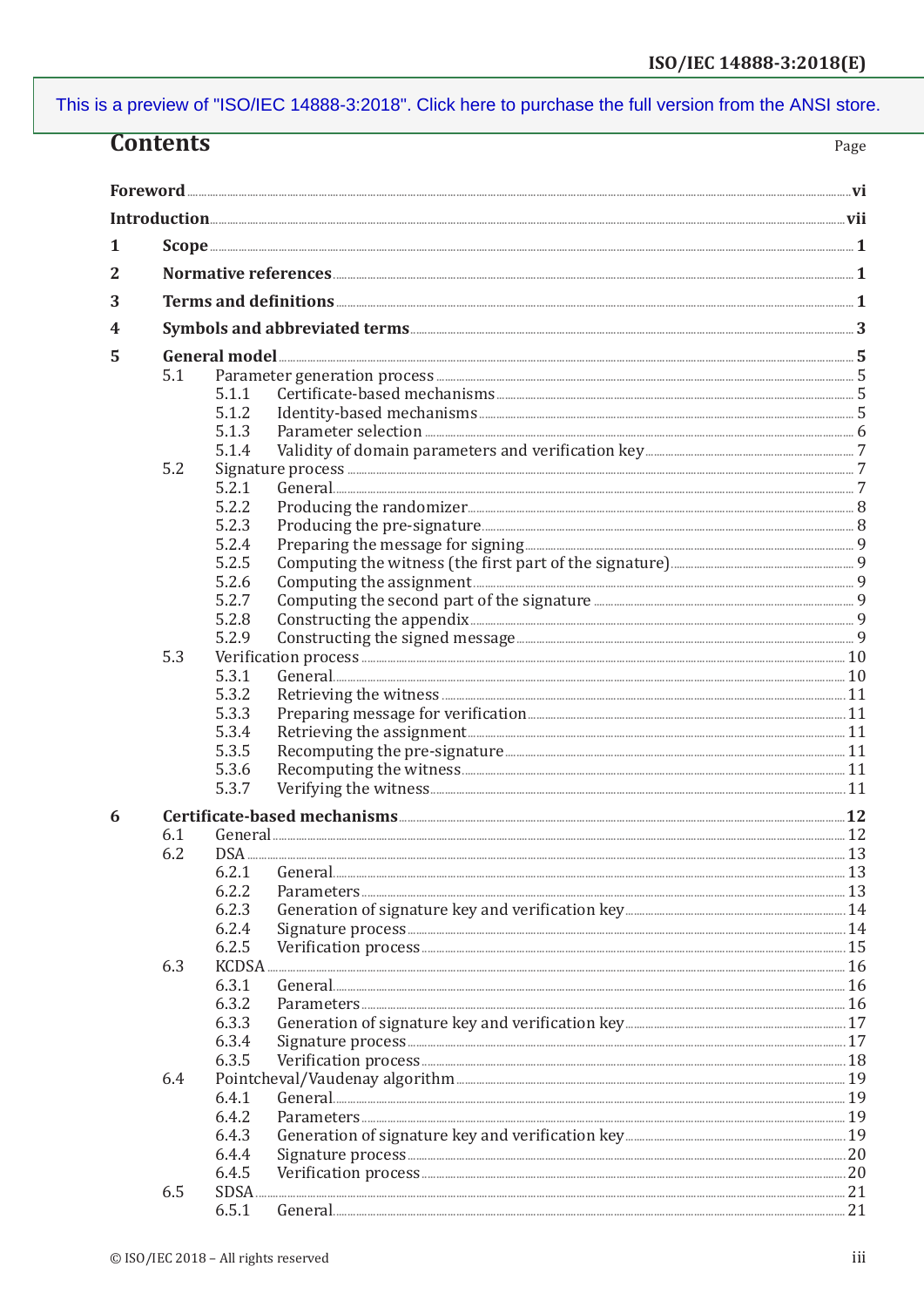#### This is a preview of "ISO/IEC 14888-3:2018". Click here to purchase the full version from the ANSI store.  $6.5.2$ 6.5.3 6.5.4 6.5.5 6.6  $EC-DSA$  24 6.6.1 6.6.2 6.6.3 6.6.4 6.6.5 6.7 671 6.7.2 6.7.3 6.7.4 6.7.5 6.8  $EC-GDSA$  30 6.8.1  $General$ 682 6.8.3 6.8.4 6.8.5 6.9  $EC-RDSA$  32 6.9.1  $G$ eneral  $\overline{\phantom{a}}$  32 692 6.9.3 6.9.4 6.9.5 6.10 6.10.1 6.10.2 6.10.3 6.10.4 Verification process 36 6105 EC-FSDSA 237 6.11 6.11.1 General 37 6.11.2 6.11.5 Verification process 39 6.12  $SM2$  39 6.12.1 General 29 6.12.2 Parameters 40 6.12.3 6.12.4 6.12.5  $\overline{7}$ General 22  $7.1$  $7.2$  $IBS-1$  43  $7.2.1$  $General$  43 722 7.2.3  $7.2.4$ 7.2.5 7.3  $IBS-2$ ....  $7.3.1$ General 46 7.3.2 7.3.3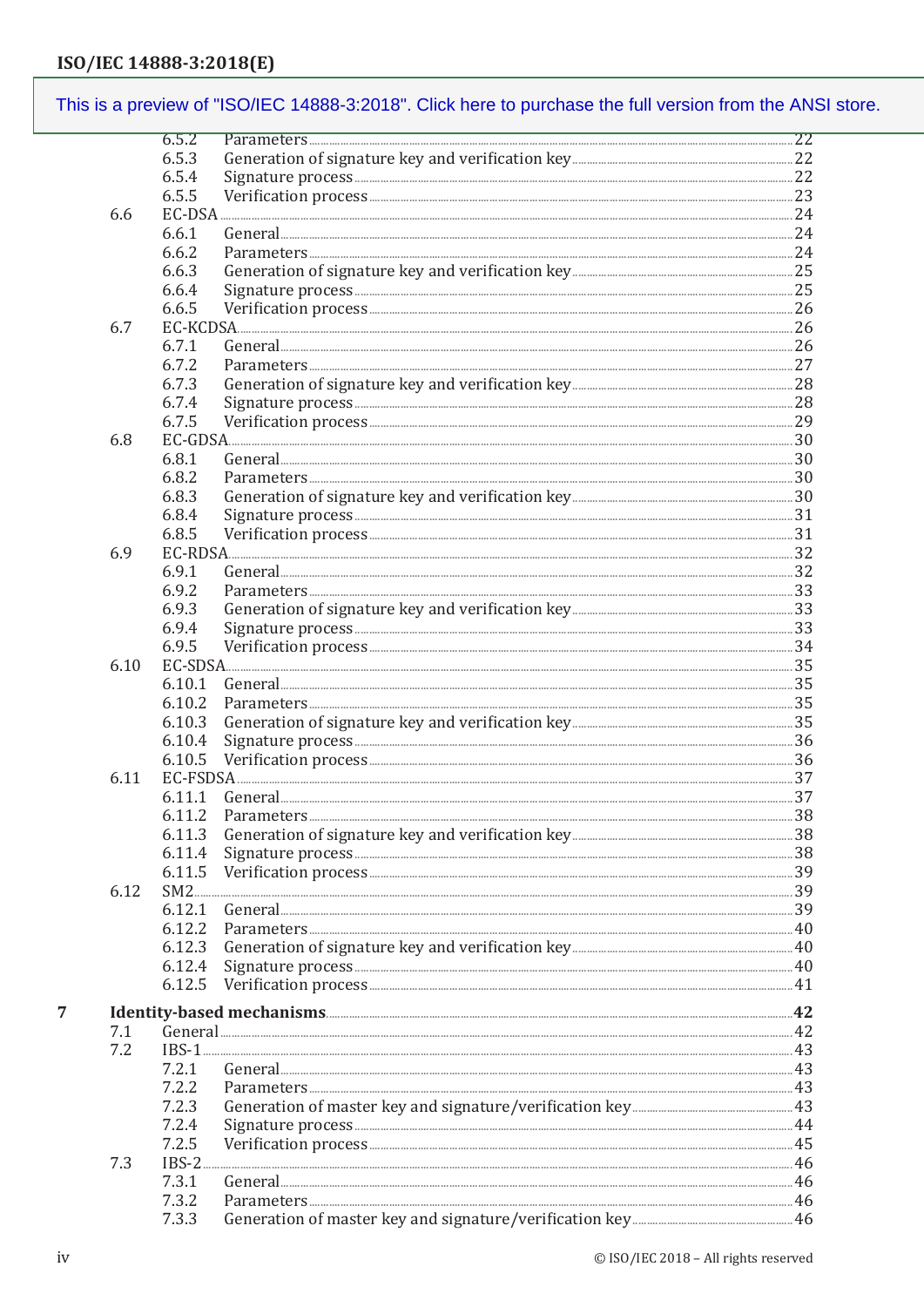| 7.4                                                                                                |                                                                                                                                                                                                                                                                                                                                                                                                                                                                                                                                                                                                           |  |  |  |
|----------------------------------------------------------------------------------------------------|-----------------------------------------------------------------------------------------------------------------------------------------------------------------------------------------------------------------------------------------------------------------------------------------------------------------------------------------------------------------------------------------------------------------------------------------------------------------------------------------------------------------------------------------------------------------------------------------------------------|--|--|--|
|                                                                                                    | General 48<br>Parameters 48<br>7.4.1                                                                                                                                                                                                                                                                                                                                                                                                                                                                                                                                                                      |  |  |  |
|                                                                                                    | 7.4.2                                                                                                                                                                                                                                                                                                                                                                                                                                                                                                                                                                                                     |  |  |  |
|                                                                                                    | 7.4.3                                                                                                                                                                                                                                                                                                                                                                                                                                                                                                                                                                                                     |  |  |  |
|                                                                                                    | 7.4.4                                                                                                                                                                                                                                                                                                                                                                                                                                                                                                                                                                                                     |  |  |  |
|                                                                                                    | $\begin{minipage}{0.9\linewidth} \textbf{Signature process} \end{minipage} \begin{minipage}{0.9\linewidth} \textbf{Perification process} \end{minipage} \begin{minipage}{0.9\linewidth} \textbf{Signature process} \end{minipage} \begin{minipage}{0.9\linewidth} \textbf{Signature process} \end{minipage} \begin{minipage}{0.9\linewidth} \textbf{Signature process} \end{minipage} \begin{minipage}{0.9\linewidth} \textbf{Signature process} \end{minipage} \begin{minipage}{0.9\linewidth} \textbf{Signature} \end{minipage} \begin{minipage}{0.9\linewidth} \textbf{Signature} \end{minip$<br>7.4.5 |  |  |  |
|                                                                                                    |                                                                                                                                                                                                                                                                                                                                                                                                                                                                                                                                                                                                           |  |  |  |
| Annex B (normative) Conversion functions (I) <b>Manual Conversion</b> 55                           |                                                                                                                                                                                                                                                                                                                                                                                                                                                                                                                                                                                                           |  |  |  |
| Annex C (informative) Conversion functions (II) <b>Manual Conversion</b> 60                        |                                                                                                                                                                                                                                                                                                                                                                                                                                                                                                                                                                                                           |  |  |  |
| Annex D (normative) Generation of DSA domain parameters <b>Manual Annex D</b> (normative) 62       |                                                                                                                                                                                                                                                                                                                                                                                                                                                                                                                                                                                                           |  |  |  |
| Annex E (informative) The Weil and Tate pairings <b>Entimated Annex E</b> (informative) 64         |                                                                                                                                                                                                                                                                                                                                                                                                                                                                                                                                                                                                           |  |  |  |
| Annex F (informative) Numerical examples <b>Examples</b> 2008 and 2014 07                          |                                                                                                                                                                                                                                                                                                                                                                                                                                                                                                                                                                                                           |  |  |  |
| Annex G (informative) Comparison of the signature schemes <b>Ensimes Annex G</b> (informative) 150 |                                                                                                                                                                                                                                                                                                                                                                                                                                                                                                                                                                                                           |  |  |  |
| Annex H (informative) Claimed features for choosing a mechanism                                    |                                                                                                                                                                                                                                                                                                                                                                                                                                                                                                                                                                                                           |  |  |  |
|                                                                                                    |                                                                                                                                                                                                                                                                                                                                                                                                                                                                                                                                                                                                           |  |  |  |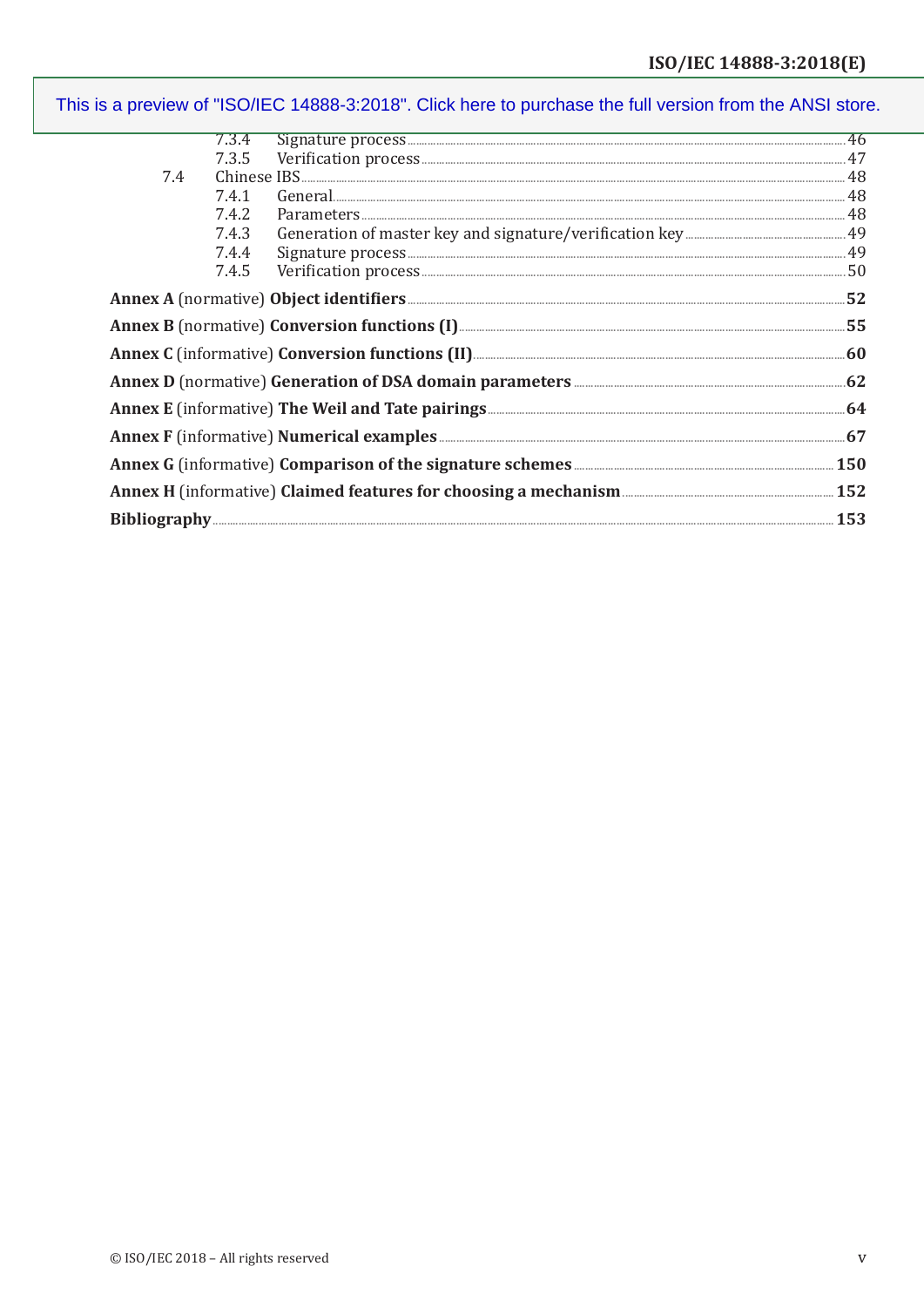## **Foreword**

ISO (the International Organization for Standardization) and IEC (the International Electrotechnical Commission) form the specialized system for worldwide standardization. National bodies that are members of ISO or IEC participate in the development of International Standards through technical committees established by the respective organization to deal with particular fields of technical activity. ISO and IEC technical committees collaborate in fields of mutual interest. Other international organizations, governmental and non-governmental, in liaison with ISO and IEC, also take part in the work.

The procedures used to develop this document and those intended for its further maintenance are described in the ISO/IEC Directives, Part 1. In particular, the different approval criteria needed for the different types of document should be noted. This document was drafted in accordance with the editorial rules of the ISO/IEC Directives, Part 2 (see www. iso. org/directives).

Attention is drawn to the possibility that some of the elements of this document may be the subject of patent rights. ISO and IEC shall not be held responsible for identifying any or all such patent rights. Details of any patent rights identified during the development of the document will be in the Introduction and/or on the ISO list of patent declarations received (see www. iso.org/patents) or the IEC list of patent declarations received (see http://patentsiec.ch).

Any trade name used in this document is information given for the convenience of users and does not constitute an endorsement.

For an explanation of the voluntary nature of standards, the meaning of ISO specific terms and expressions related to conformity assessment, as well as information about ISO's adherence to the World Trade Organization (WTO) principles in the Technical Barriers to Trade (TBT) see www.iso .org/iso/foreword.html.

This document was prepared by Joint Technical Committee ISO/IEC ITC 1. Information technology, Subcommittee SC 27, IT Security techniques.

This fourth edition cancels and replaces the third edition (ISO 14888-3:2016), of which it constitutes a minor revision. The main changes compared to the previous edition are as follows:

- SM2 algorithm has been added to 6.12 and F.14;
- Chinese IBS algorithm has been added to 7.4 and F.15;
- numerical examples of KCDSA. ECDSA and EC-KCDSA have been added to F.3.4, F.6.6, F.6.7, F.6.8. F.7.7, F.7.8 and F.7.9;
- several formulae and symbols have been corrected.

A list of all parts in the ISO/IEC 14888 series can be found on the ISO website.

Any feedback or questions on this document should be directed to the user's national standards body. A complete listing of these bodies can be found at www.iso.org/members.html.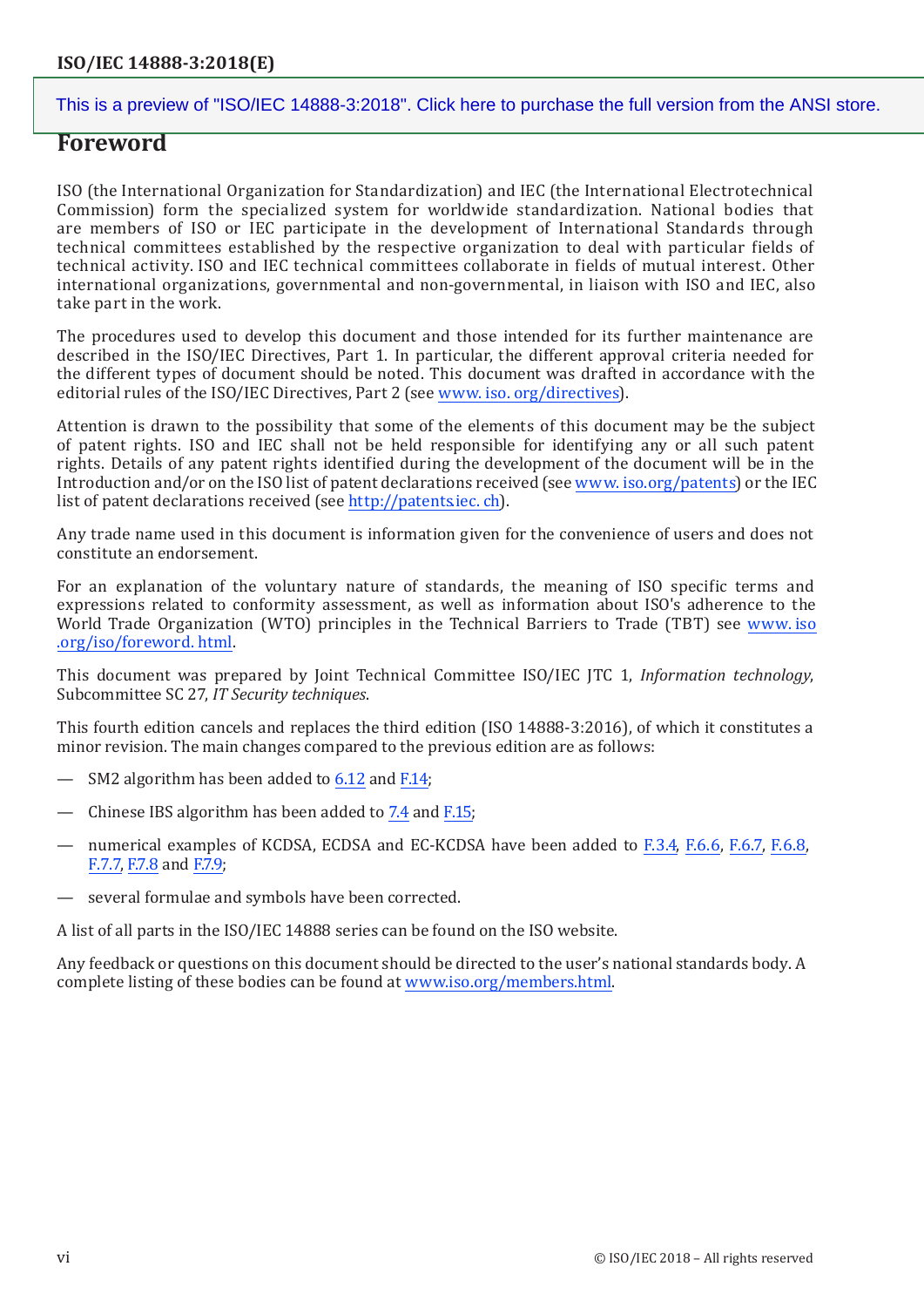## **Introduction**

Digital signature mechanisms can be used to provide services such as entity authentication, data origin authentication, non-repudiation and data integrity. A digital signature mechanism satisfies the following requirements.

- Given either or both of the following two things:
	- the verification key, but not the signature key;
	- a set of signatures on a sequence of messages that an attacker has adaptively chosen,
- it should be computationally infeasible for the attacker to:
	- produce a valid signature on a new message:
	- in some circumstances, produce a new signature on a previously signed message; or
	- recover the signature key;
- it should be computationally infeasible, even for the signer, to find two different messages with the same signature.

NOTE 1 Computational feasibility depends on the specific security requirements and environment.

NOTE 2 In some applications, producing a new signature on a previously signed message without knowing the signature key is allowed. One example of such applications is a membership credential in an anonymous digital signature mechanism as specified in ISO/IEC 20008.

Digital signature mechanisms are based on asymmetric cryptographic techniques and involve the following three basic operations:

- a process for generating pairs of keys, where each pair consists of a private signature key and the corresponding public verification key;
- a process that uses the signature key, called the signature process;
- a process that uses the verification key, called the verification process.

The following are the two types of digital signature mechanisms:

- when, for a given signature key, any two signatures produced for the same message are always identical, the mechanism is said to be deterministic (or non-randomized) (see ISO/IEC 14888-1 for further details);
- when, for a given message and signature key, any two applications of the signature process produce (with high probability) two distinct signatures, the mechanism is said to be randomized (or nondeterministic).

The mechanisms specified in this document are all randomized.

Digital signature mechanisms can also be divided into the following two categories:

- when the whole message has to be stored and/or transmitted along with the signature, the mechanism is termed a "signature mechanism with appendix" (such mechanisms are the subject of the ISO/IEC 14888 series);
- when the whole message, or part of it, can be recovered from the signature, the mechanism is termed a "signature mechanism giving message recovery" (the ISO/IEC 9796 series specifies mechanisms in this category).

The verification of a digital signature requires access to the signing entity's verification key. It is, thus, essential for a verifier to be able to associate the correct verification key with the signing entity, or more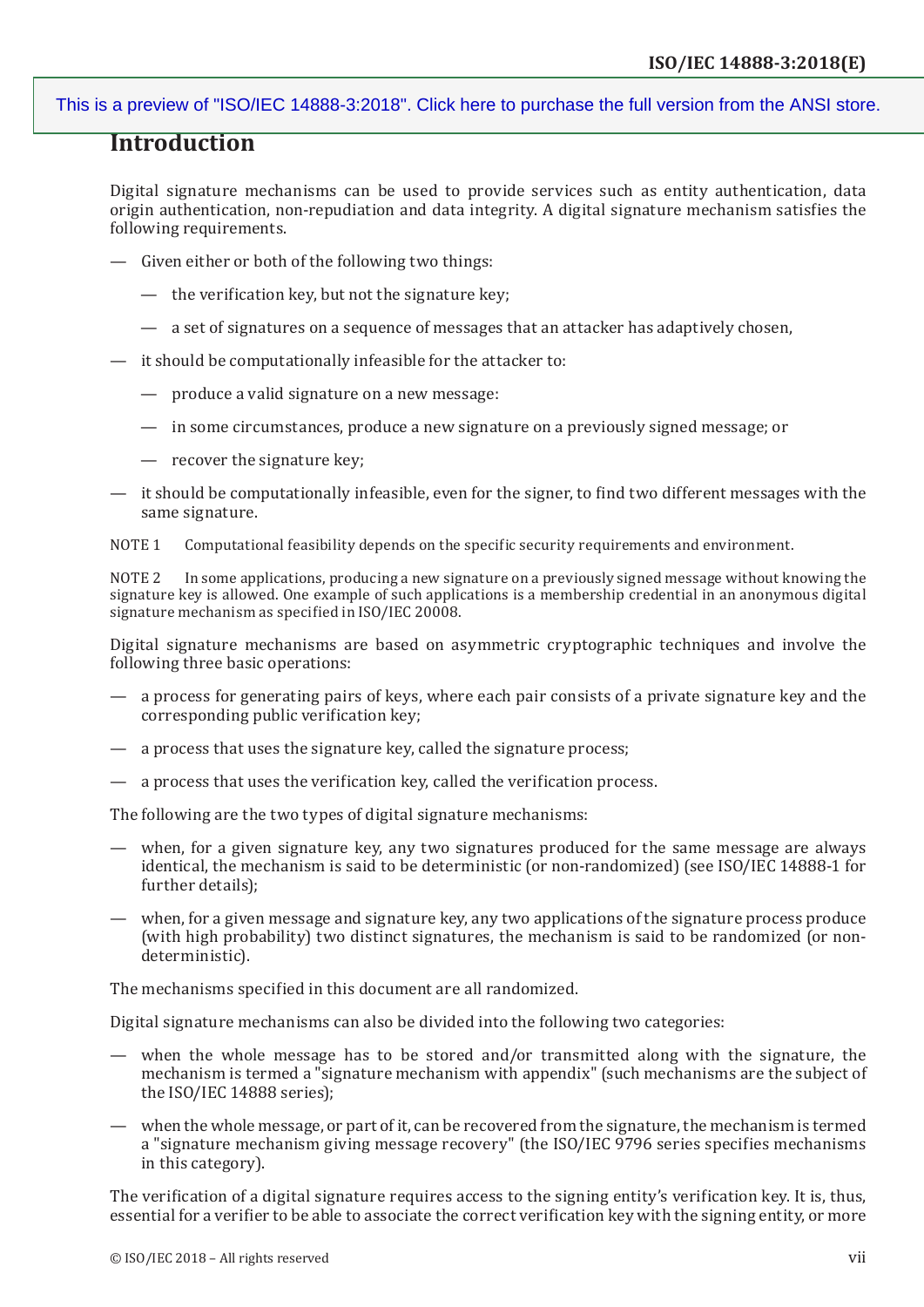precisely, with (parts of) the signing entity's identification data. This association between the signer's identification data and the signer's public verification key can either be guaranteed by an outside entity or mechanism, or the association can be somehow inherent in the verification key itself. In the former case, the scheme is said to be "certificate-based." In the latter case, the scheme is said to be "identity based." Typically, in an identity-based scheme, the verifier can calculate the signer's public verification key from the signer's identification data. The digital signature mechanisms specified in this document are classified into certificate-based and identity-based mechanisms.

NOTE 3 For certificate-based mechanisms, various PKI standards can be used as the basis of key management. For further information, see ISO/IEC 9594-8 (also known as X.509), ISO/IEC 11770-3 and ISO/IEC 15945.

The security of a signature mechanism is based on an intractable computational problem, i.e. a problem for which, given current knowledge, finding a solution is computationally infeasible, such as the factorization problem and the discrete logarithm problem. This document specifies digital signature mechanisms with appendix based on the discrete logarithm problem, and ISO/IEC 14888-2 specifies digital signature mechanisms with appendix based on the factorization problem.

NOTE 4 The first edition of the ISO/IEC 14888 series grouped identity-based mechanisms into ISO/IEC 14888- 2 and certificate-based mechanisms into ISO/IEC 14888-3, with both parts covering mechanisms based on both the discrete logarithm and the factorization problems. Since the second edition was published, the mechanisms have been reorganized. ISO/IEC 14888-2 now contains integer factoring-based mechanisms, and this document now contains discrete logarithm based mechanisms.

This document includes 14 mechanisms: two of which (DSA and Pointcheval/Vaudenay algorithm) were in ISO/IEC 14888-3:1998, three of which (EC-DSA, EC-KCDSA, and EC-GDSA) were from ISO/IEC 15946- 2:2002 and three of which (KCDSA, IBS-1 and IBS-2) were added in ISO/IEC 14888-3:2006, four of which (SRA, EC-RDSA, EC-SDSA and EC-FSDSA) were added in ISO/IEC 14888-3:2006/Amd 1:2010, and two of which (SM2 and Chinese IBS) are added in this document.

The mechanisms specified in this document use a collision resistant hash-function to hash the message being signed (possibly in more than one part). ISO/IEC 10118 specifies hash-functions.

The International Organization for Standardization (ISO) and International Electrotechnical Commission (IEC) draw attention to the fact that it is claimed that compliance with this document may involve the use of patents.

The ISO and IEC take no position concerning the evidence, validity and scope of these patent rights.

The holder of these patent rights has assured ISO and IEC that he/she is willing to negotiate licences under reasonable and non-discriminatory terms and conditions with applicants throughout the world. In this respect, the statement of the holder of this patent right is registered with the ISO and IEC. Information may be obtained from:

| Certicom Corp.<br>4701 Tahoe Blvd, Building A | Beijing HuadaInfosec Technology Co., Ltd<br>4F, Tower B, Yandong Bldg |
|-----------------------------------------------|-----------------------------------------------------------------------|
| MISSISSAUGA ON L4W 0B5<br>CANADA              | No. 2 Wanhong West St.<br>Chaoyang District<br>100015 BEIJING         |
|                                               | P.R. CHINA                                                            |

Attention is drawn to the possibility that some of the elements of this document may be the subject of patent rights other than those identified above. ISO and IEC shall not be held responsible for identifying any or all such patent rights.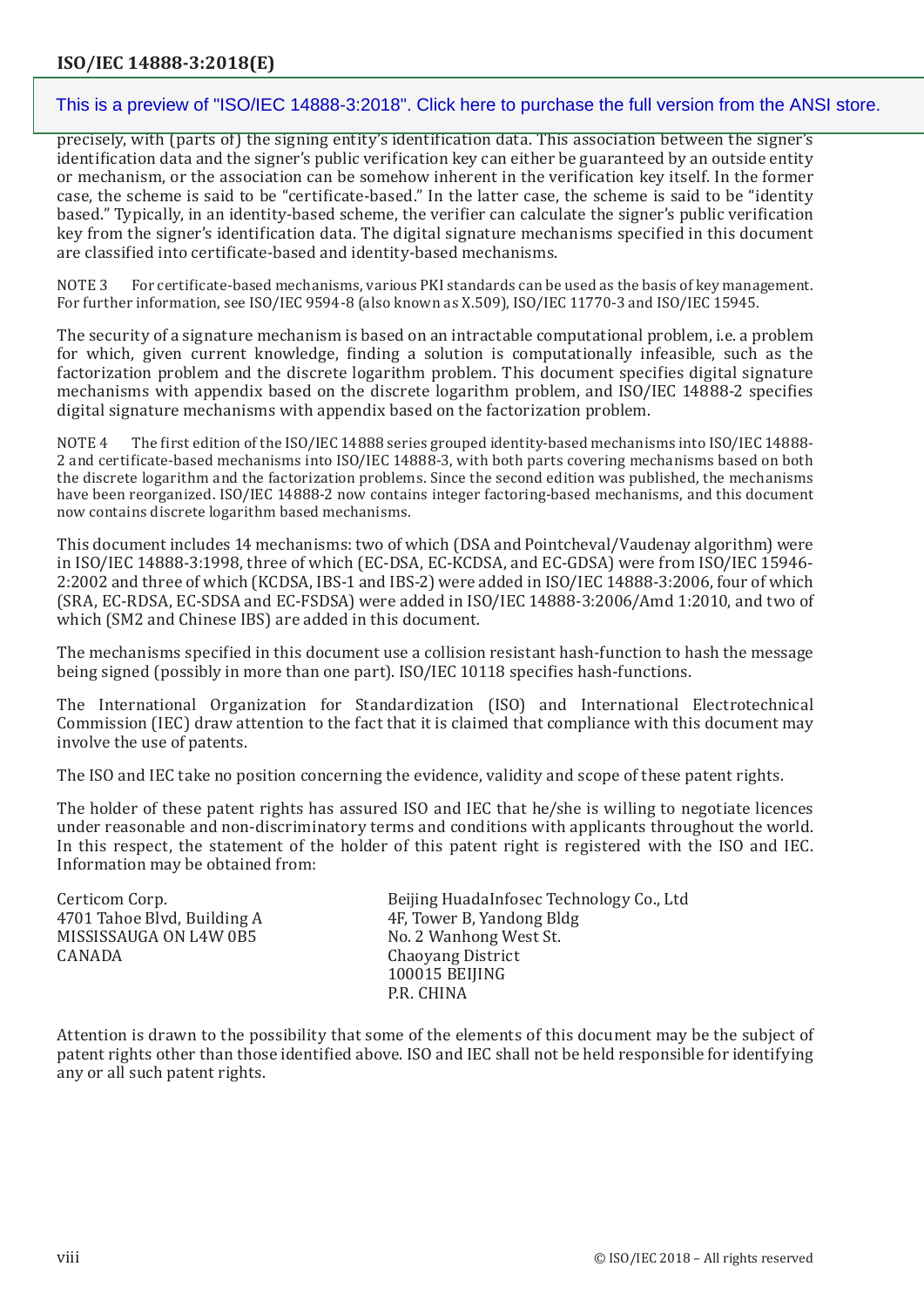ISO [\(www.iso.org/patents\)](http://www.iso.org/patents) and IEC (<http://patents.iec.ch>) maintain on-line databases of patents relevant to their standards. Users are encouraged to consult the databases for the most up to date information concerning patents.

NOTE 5 The mechanisms of EC-DSA, EC-GDSA. EC-RDSA and EC-FSDSA may be vulnerable to a key substitution attack[10]. The attack is realized if an adversary can find two distinct public keys and one signature such that the signature is valid for both public keys. There are several approaches of avoiding this attack and its possible impact on the security of a cryptographic system. For example, the public key corresponding to the private signing key can be added into the message to be signed.

Annexes A, B and D are normative elements; Annexes C, E, F, G and H are for information.